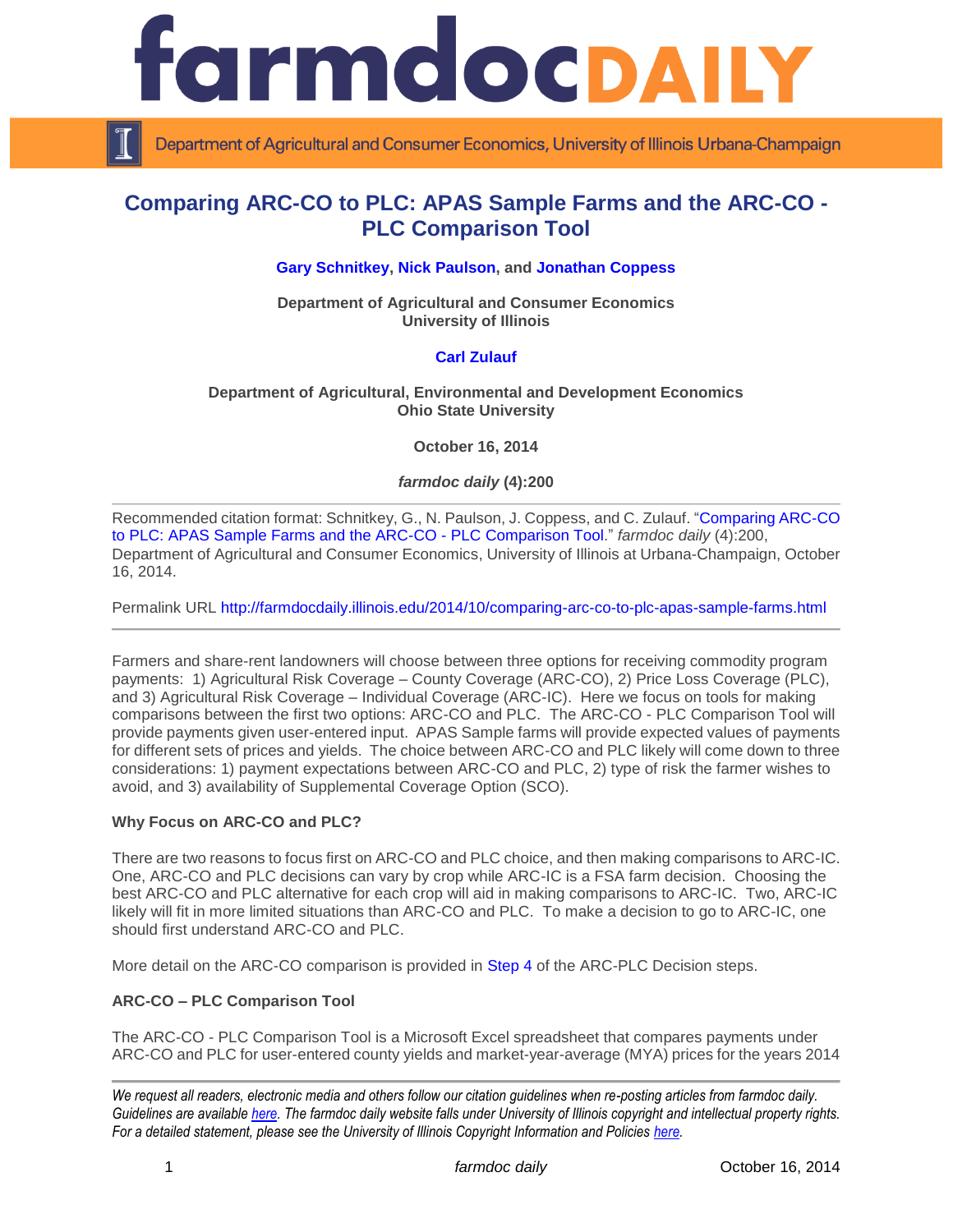through 2018. The 2014 through 2018 time period is the legislated life of the 2014 Farm Bill. This Excel spreadsheet is part of the FAST series and can be downloaded [here](http://farmdoc.illinois.edu/pubs/FASTtool_special_ARC-COPLC.asp) from the FAST section of *farmdoc* site.

An example output of the ARC-CO – PLC Comparison tool is shown in Figure 1. A user enters the following in the "Input" box:

- State the state of the Farm Service Agency (FSA) farm. The example farm shown in Figure 1 is in Illinois.
- County the county of the FSA farm. The example farm is in Logan County.
- Crop the crop being evaluated. In the example, the crop is corn. After the state and county have been selected, the "crop" box will be populated with crops for which data exists. If no crops are listed, data does not exist for this county.
- Type has three alternatives: 1) All, 2) Non-irrigated, and 3) Irrigated. If non-irrigated and irrigated series are selected and no data appears, then data is not available for these two options.
- PLC Payment Yield is the yield for Price Loss Coverage payment calculations. These values are crop specific for each FSA farm. Note that this is the only farm specific input.

These inputs will bring in two histories for evaluating the ARC-CO and PLC decisions.

- Yield history from 2009 through 2013. In Figure 1, Logan County corn yields are 188 bushels per acre in 2009, 155 in 2010, 173 in 2012, 125 in 2012, and 198 in 2013.
- MYA price history from 2009 through 2013. Corn prices shown in Figure 1 are \$3.55 per bushel in 2009, \$5.18 in 2010, \$6.22 in 2011, \$6.89 in 2012, and \$4.45 in 2013. The MYA price is calculated by the U.S. Department of Agriculture and represents a national cash price. The market year for corn begins in September and ends in August. Hence the 2014 MYA price includes the months from September 2014 through August 2015. The 2014 MYA price will not be known with certainty till after August 2015.

Users then enter county yields and MYA prices for 2014 through 2018. In Figure 1, the 2014 county yield is 215 bushels per acre and the 2014 MYA price is \$3.40 per bushel. ARC-CO and PLC payments then are calculated for these entries.

# **ARC-CO**

An ARC-CO payment occurs when county revenue (county yield times MYA price) is below a guarantee. There are four columns shown in Figure 1 that go into the calculation of the ARC-CO payment:

- 1. Benchmark yield is an Olympic average of the five-previous yields. An Olympic average ignores the high and low observations, and then averages the remaining observations. The 2014 benchmark yield of 172 bushels per acre is an average of 188 bushels per acre in 2009, 155 bushels per acre in 2010, and 173 bushels per acre in 2012 (172 =  $(188 + 155 + 173)$  / 3). The low yield of 125 bushels per acre in 2012 and the high yield of 198 bushels per acre in 2013 are not considered in the calculation.
- 2. Benchmark price is the Olympic average of the five-previous MYA prices. If an individual MYA price is below the reference price, the reference price is used rather than the actual price. For corn, the 2009 MYA price is \$3.55 per bushel and the reference price is \$3.70. A \$3.70 price is used for 2009. The \$5.28 benchmark price equals the average of the 2010, 2011, and 2013 prices (i.e., \$5.28 = (\$5.18 in 2010 + \$6.22 in 2011 + \$4.45 in 2013) / 3). The low price in 2009 and high price in 2012 are not included in the Olympic average calculation.
- 3. ARC guarantee equals 86% of the benchmark yield times the benchmark price. The \$781 ARC guarantee for 2014 equals 0.86 times the 172 benchmark yield times the \$5.28 benchmark price.
- 4. ARC payment will occur when county revenue is less than the ARC guarantee. In 2014 an ARC payment will occur for a 215 bushel per acre county yield and a \$3.40 MYA price. The \$781 ARC guarantee is \$50 per acre higher than the \$731 county revenue (215 county yield x \$3.40). Since ARC-CO payments are made on 85% of base acres, the \$50 payment is multiplied by .85 to yield a \$43 payment per base acre. ARC payments cannot exceed 10% of the benchmark yield times the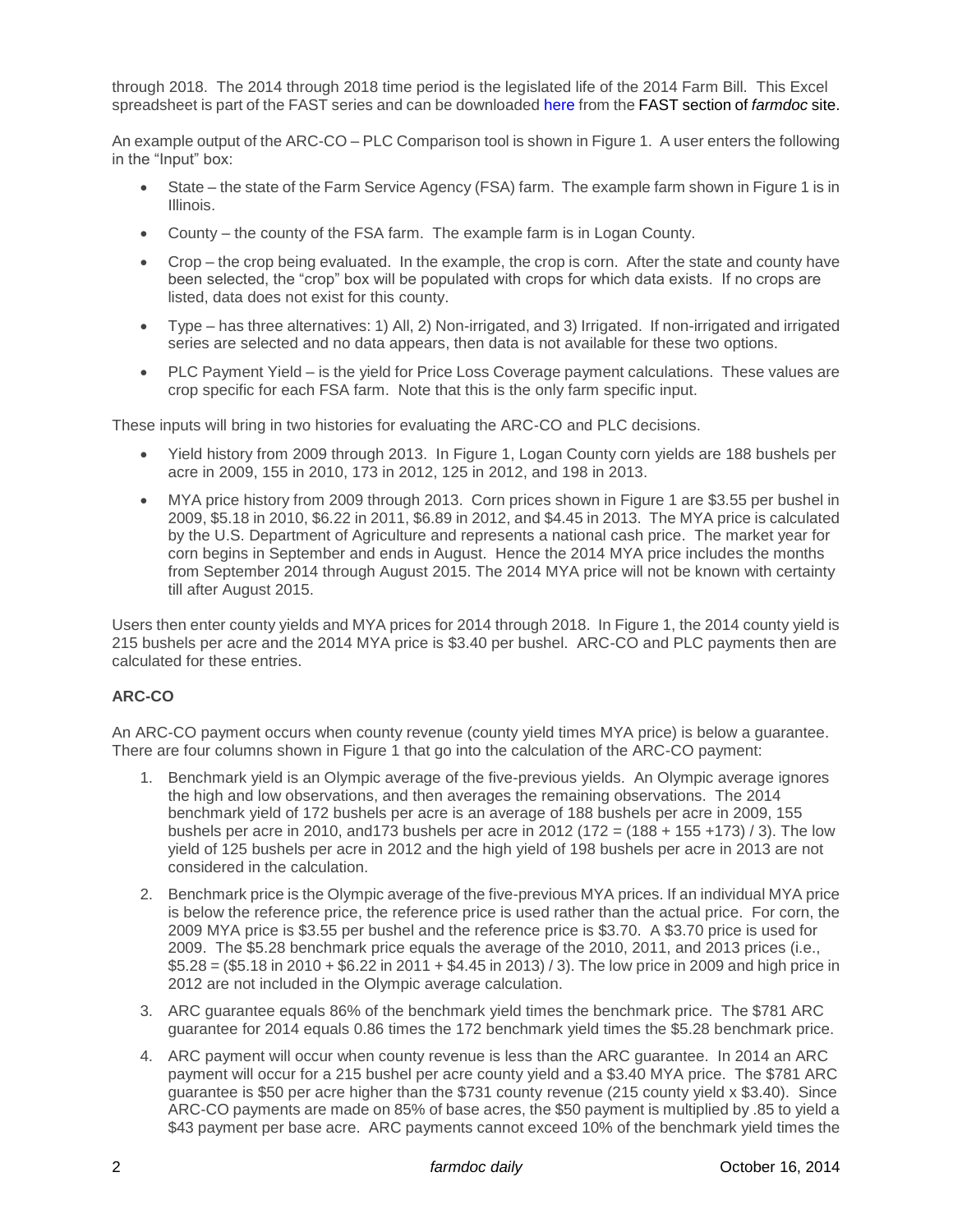benchmark price. The maximum 2014 payment is \$77 per acre (172 benchmark yield times \$5.28 benchmark price times .10 limit x .85 base acres).

Benchmark yields and prices will vary from year to year. As a result, ARC payments will vary from year-to-year. For example, the \$5.28 benchmark price for 2014 is relatively high compared to current market prices. If prices evolve according to the scenario shown in Figure 1 -- \$3.40 in 2014, \$3.80 in 2014, and \$4.00 in 2015 through 2018 -- the benchmark price will decline over time. In Figure 1, benchmark prices are \$5.28 in 2015, \$4.82 in 2016, \$4.08 in 2017, and \$3.93 in 2018.

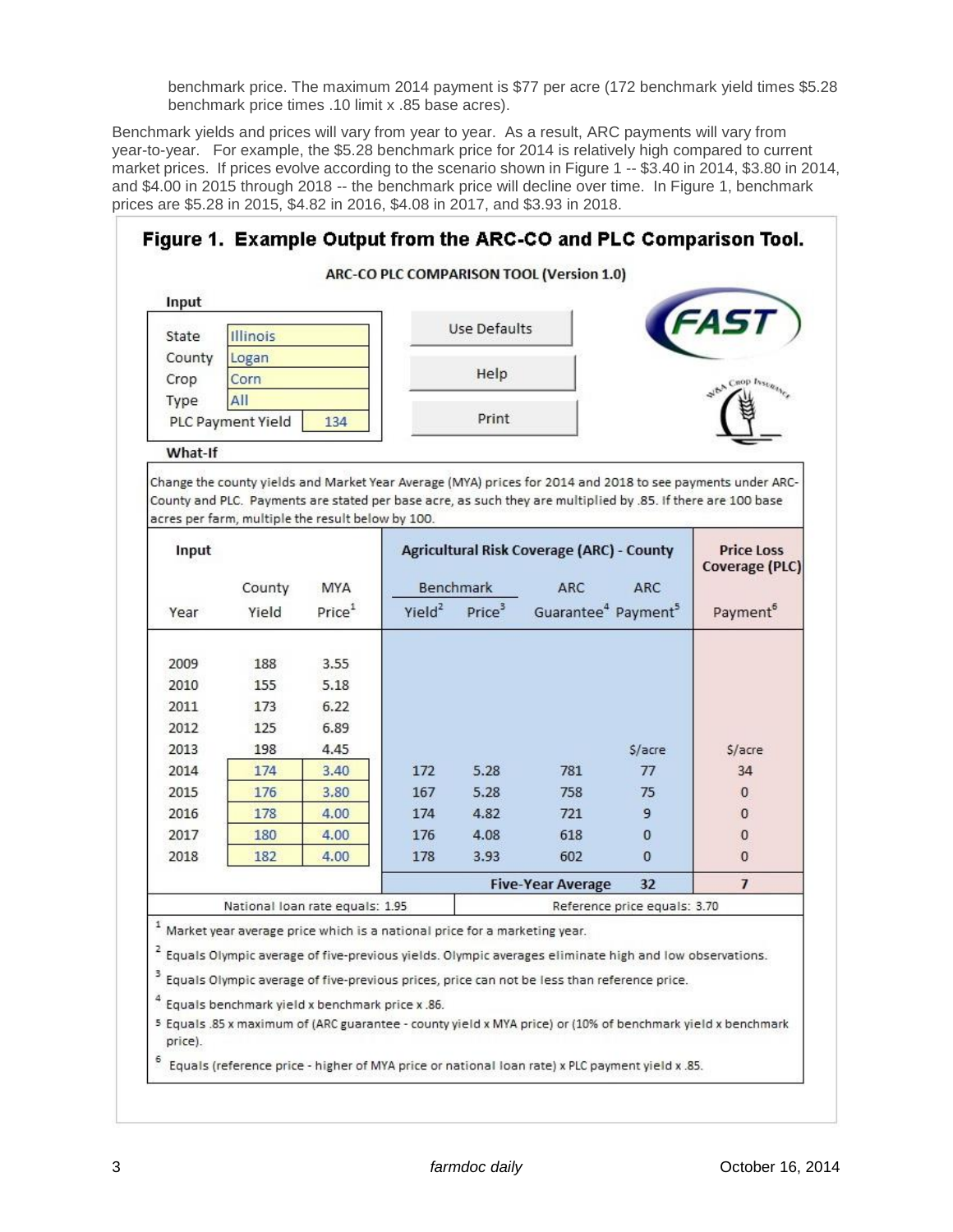# **PLC**

PLC is a reference price program that makes payments when the MYA price is below the reference price. Reference prices are set by legislation and will not vary from year-to-year. The reference price for corn is \$3.70. In Figure 1, the 2014 MYA price of \$3.40 will trigger a payment. In this case, the payment rate is \$.30 per bushel (\$3.70 reference price - \$3.40 MYA price). This rate is multiplied by PLC program yield times 0.85 (PLC pays on 85% of base acres). The 2014 payment is \$34 per base acre ((\$3.70 reference price - \$3.40 MYA price) x 134 PLC payment yield x .85).

# **Payment Comparisons**

Payments can be examined under any different yield and price scenarios. Price expectations will play an important role in the choice between ARC-CO and PLC. To illustrate, prices are varied in the Logan County example while holding county yields constant at the levels shown in Figure 1. These scenarios are arranged from lowest price expectations to highest expectation.

- 1. The current USDA forecast has prices at \$3.50 for 2014, \$3.67 for 2014, \$3.38 for 2014, \$3.47 for 2017, and \$3.53 for 2018. These prices result in a an Average ARC-CO payment of \$36 per acre and a PLC payment of \$22 per acre
- 2. A FAPRI forecast has prices of \$3.50 for 2014, \$4.09 for 2015, \$4.09 for 2016, \$4.12 for 2017, and \$4.21 for 2018. This price series results in an average ARC-CO payment of \$21 per base acre and a PLC payment of \$5 per acre.
- 3. The Congressional Budget Office (CBO) forecast prices of \$3.50 for 2014, \$4.00 for 2014, \$4.19 for 2016, \$4.35 for 2017, and \$4.45 for 2018. This price series has an ARC payment of \$19 per acre and a PLC payment of \$5 per payment.

For corn, higher prices result in ARC-CO having higher payments than PLC. If the 2014 through 2018 MYA prices are set at the same value, MYA prices above \$3.30 result in higher payments to ARC-CO, given that payments occur. PLC results in higher payments when MYA prices are below \$3.30 per bushel.

Thousands of different scenarios can be examined. The above examples only varied prices. County yields will vary as well. APAS evaluates many 1,000s of these scenarios and then presents summary results, thereby providing probabilistic estimates of expected program payments.

# **APAS Sample Farms**

The Agriculture Policy Analysis System (APAS) is a web based tool that is available [here.](http://fsa.usapas.com/Default.aspx) A user can enter "APAS Sample Farm" and then make a state and county selection to receive expected payments for ARC-CO and PLC (click [here](https://www.youtube.com/watch?v=VvQL2fmsyM8) for a video describing using APAS sample farm).

Figure 2 shows these payments for Logan County for an average over the five years of the Farm Bill. In Figure 1, the blue bars show ARC-CO payments, the black bars show PLC payments. Also shown in the purple bar it the expected payments minus farmer-paid premium for the Supplemental Coverage Option (SCO) given for a SCO product at an 80% coverage level. These expected payments are given for a "FAPRI" set of prices listed above, as indicated by drop down box at the top of the screen in Figure 2. For corn, the expected ARC-CO payment is \$36 per acre and the PLC payment is slightly over \$20 per acre. Expected payments can also be obtained for The CBO and USDA price series.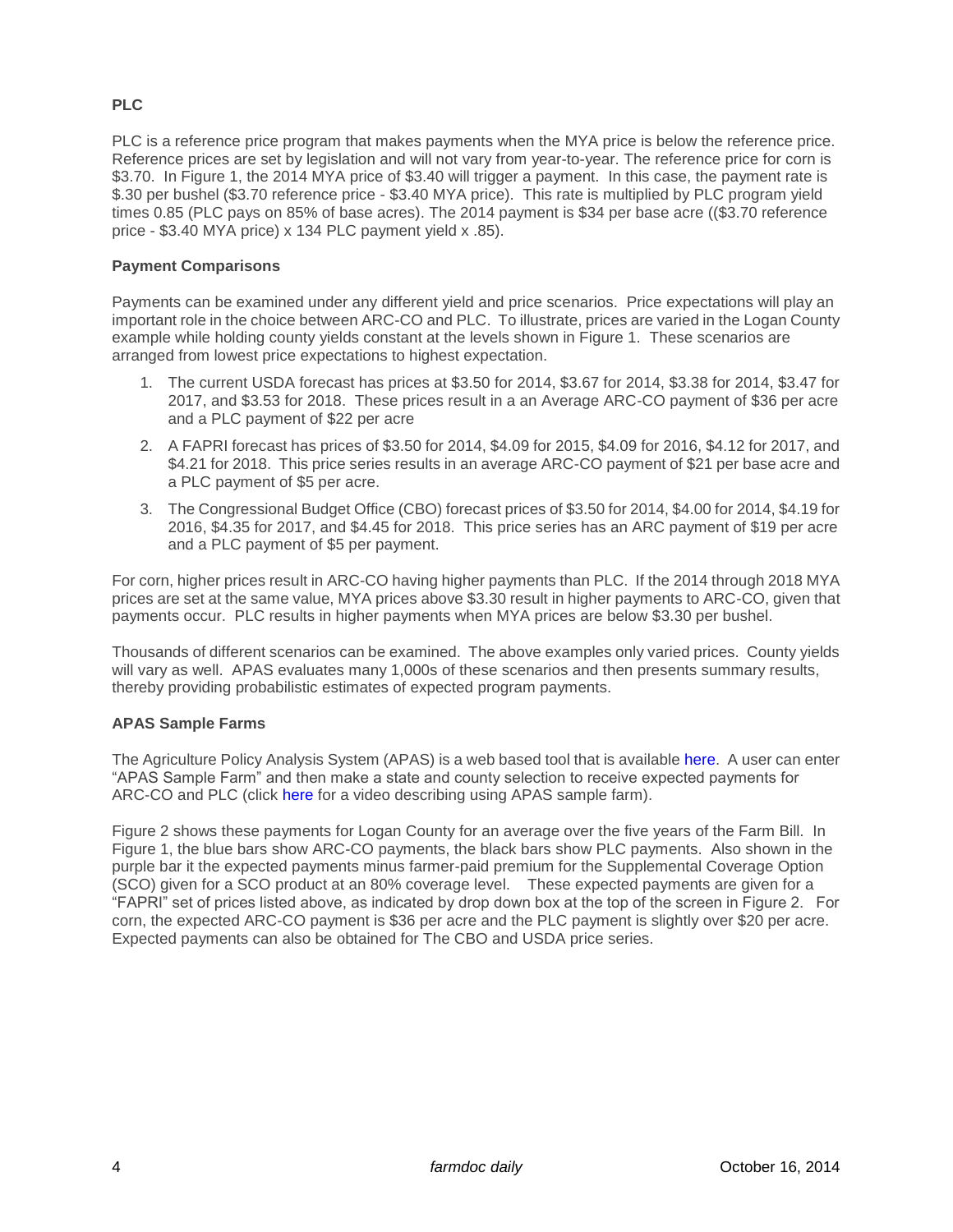

Unlike the Excel spreadsheet, the APAS payments are not over one set of yields and prices. Rather they are over many 1,000s of price and yield scenarios, with each scenario representing an event that could occur in the future. These scenarios are generated so as to accurately reflect possible yield and price outcomes. Historical variability is used in specifying these scenarios and correlations between yields and prices are preserved. The \$36 per acre payment represents an average over these different scenarios. Actual payments will vary from the \$36 per acre payments, but if we could repeat 2014 through 2018 a number of times, the average of the payments would be close to \$36 per acre. A feel for the variability and risk reductions associated with each program can be gained by viewing the "safety net" tab in APAS (see Figure 2).

# **The Choice**

These two tools will be useful in evaluating the ARC-CO and PLC choice. Often the choice between the three will come down to three considerations:

 Expected payments from two options. Many farmers and landowners will want to choose the option that will give the highest payments. Of course, this is difficult to do because future yields and prices are not known. In the above examples, ARC-CO makes higher payments. However, this is based on a specific set of price expectations into the future. Individuals can enter their own price expectations into the tools. The APAS tool also allows user entered price expectations in the Build Your Own Farm section and have those prices enter into payment calculation.